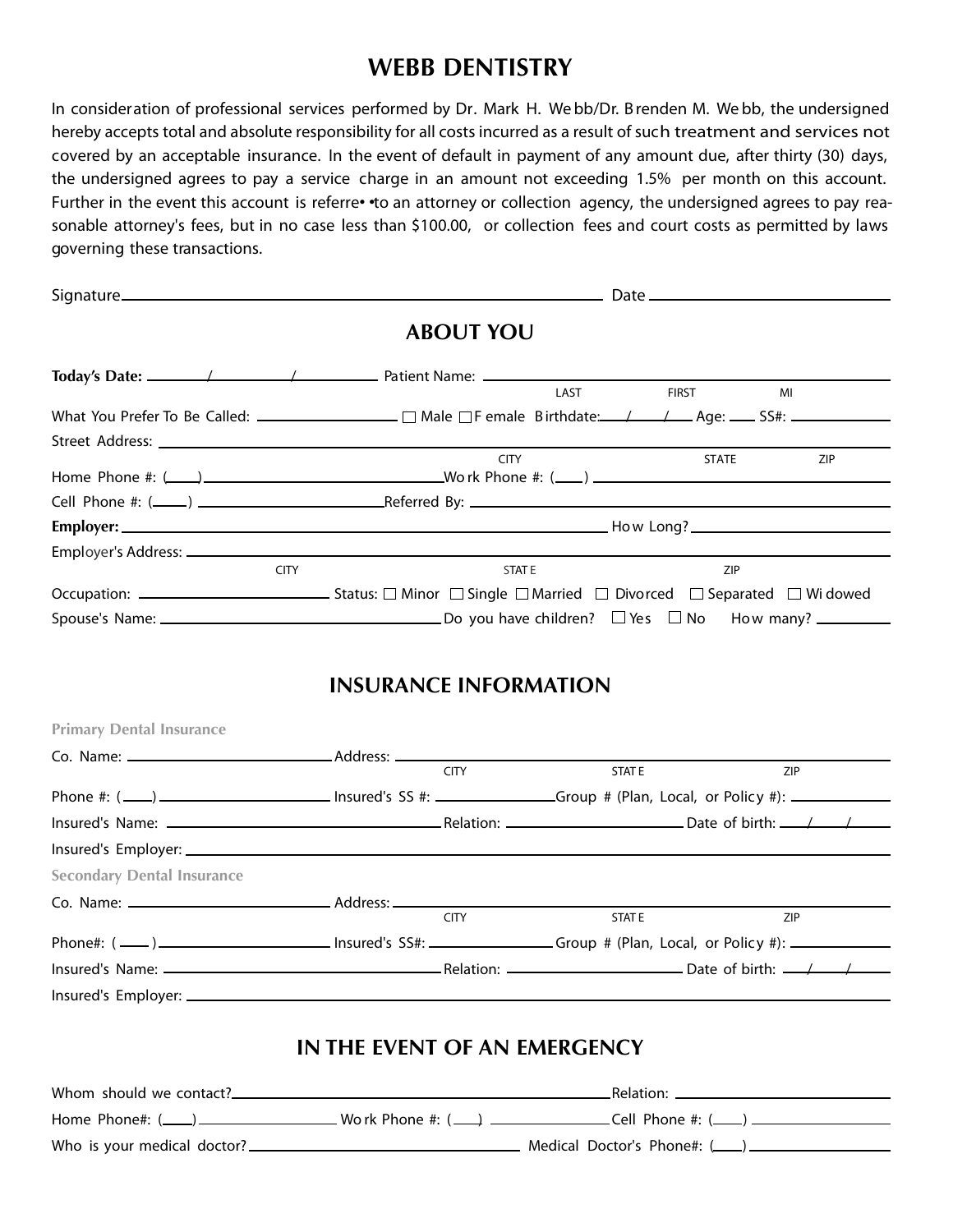### **DENTAL PATIENT MEDICAL HISTORY**

| NAME (Last, First, Middle Initial)                                                                                                                                                                                                                     | <b>SSN</b><br><b>AGE</b><br>Date of Birth                                                                                                        |                               |                                                                                                                                                                                                                         |                                                                                                                                                                                                                                                                                                                                                                                                                                                  |                |  |                                |                                                                    |             |      |                 |                       |            |  |                |
|--------------------------------------------------------------------------------------------------------------------------------------------------------------------------------------------------------------------------------------------------------|--------------------------------------------------------------------------------------------------------------------------------------------------|-------------------------------|-------------------------------------------------------------------------------------------------------------------------------------------------------------------------------------------------------------------------|--------------------------------------------------------------------------------------------------------------------------------------------------------------------------------------------------------------------------------------------------------------------------------------------------------------------------------------------------------------------------------------------------------------------------------------------------|----------------|--|--------------------------------|--------------------------------------------------------------------|-------------|------|-----------------|-----------------------|------------|--|----------------|
|                                                                                                                                                                                                                                                        |                                                                                                                                                  |                               | The answers to the following questions will assist the dentist in evaluating your general health prior to providing your dental treatment.<br>PLEASE READ CAREFULLY AND ANSWER EACH QUESTION AS ACCURATELY AS POSSIBLE. |                                                                                                                                                                                                                                                                                                                                                                                                                                                  |                |  |                                |                                                                    |             |      |                 |                       |            |  |                |
| 1. WHAT IS YOUR IMPRESSION OF YOUR PRESENT HEALTH?                                                                                                                                                                                                     |                                                                                                                                                  |                               |                                                                                                                                                                                                                         |                                                                                                                                                                                                                                                                                                                                                                                                                                                  |                |  | 2. YEAR LAST MEDICAL PHYSICAL? |                                                                    |             |      |                 |                       |            |  |                |
| 3. PLEASE DRAW A CIRCLE AROUND ANY OF THE FOLLOWING WHICH YOU HAVE HAD OR HAVE AT PRESENT.                                                                                                                                                             |                                                                                                                                                  |                               |                                                                                                                                                                                                                         |                                                                                                                                                                                                                                                                                                                                                                                                                                                  |                |  |                                |                                                                    |             |      |                 |                       |            |  |                |
| <b>Heart Disease or Condition</b><br>Anglina Pectoris<br><b>Frequent Chest Pains</b><br><b>High Blood Pressure</b><br>Shortness of Breath<br>Swollen Ankles<br><b>Artificial Heart Valve</b><br><b>Congenital Heart Disease</b><br><b>Heart Murmur</b> | <b>Rheumatic Fever</b><br>Stroke<br>Hemophilia<br><b>Bruise Easily</b><br>Anemia<br><b>Blood Transfusion</b><br>Sickle Cell Disease<br>Arthritis | Prolonged or Unusual Bleeding | Asthma<br><b>Hay Fever</b><br>Emphysema<br>Tuberculosis (TB)<br><b>Diabetes</b><br><b>Ulcers</b><br>Kidney Trouble<br>Liver Disease                                                                                     | Hepatitis<br>Venereal Disease (Syphilis,<br><b>Thyroid Disease</b><br>Gonorrhea)<br>Glaucoma<br>Drug Addiction<br>Epilepsy or Seizures<br>Psychiatric Treatment<br>Fainting or Dizzy Spells<br>Cancer<br>AIDS or AIDS Related Complex<br><b>Radiation Therapy</b><br><b>HIV Positive</b><br>Chemotherapy<br>Cold Sores<br><b>Implant Prosthesis</b><br>Jaundice (Other than at birth)<br><b>Genital Herpes</b><br><b>Unexplained Weight Loss</b> |                |  |                                |                                                                    |             |      |                 |                       |            |  |                |
|                                                                                                                                                                                                                                                        |                                                                                                                                                  |                               | CIRCLE YES OR NO FOR THE FOLLOWING QUESTIONS. (IF IN DOUBT, CIRCLE YES.)<br>(IF YES, PLEASE GIVE DETAILS.) CONTINUE COMMENTS ON BACK IF NECESSARY                                                                       |                                                                                                                                                                                                                                                                                                                                                                                                                                                  |                |  |                                |                                                                    |             |      |                 |                       |            |  |                |
| 4. ARE YOU PRESENTLY, OR HAVE YOU BEEN UNDER THE CARE OF A PHYSICIAN DURING THE PAST YEAR?                                                                                                                                                             |                                                                                                                                                  |                               |                                                                                                                                                                                                                         |                                                                                                                                                                                                                                                                                                                                                                                                                                                  |                |  |                                |                                                                    |             |      |                 |                       | <b>YES</b> |  | <b>NO</b>      |
| 5. LIST ANY MEDICINE OR DRUGS INCLUDING HERBAL SUPPLEMENTS YOU ARE CURRENTLY TAKING. USE BACK OF PAGE IF NECESSARY.                                                                                                                                    |                                                                                                                                                  |                               |                                                                                                                                                                                                                         |                                                                                                                                                                                                                                                                                                                                                                                                                                                  |                |  |                                |                                                                    |             |      |                 |                       | <b>YES</b> |  | <b>NO</b>      |
|                                                                                                                                                                                                                                                        | 6. ARE YOU ALLERGIC TO ANY MEDICINE OR MATERIALS INCLUDING LATEX?<br><b>YES</b><br><b>NO</b>                                                     |                               |                                                                                                                                                                                                                         |                                                                                                                                                                                                                                                                                                                                                                                                                                                  |                |  |                                |                                                                    |             |      |                 |                       |            |  |                |
|                                                                                                                                                                                                                                                        | 7. HAVE YOU EVER HAD A REACTION TO A LOCAL ANESTHETIC?<br><b>YES</b><br><b>NO</b>                                                                |                               |                                                                                                                                                                                                                         |                                                                                                                                                                                                                                                                                                                                                                                                                                                  |                |  |                                |                                                                    |             |      |                 |                       |            |  |                |
| 8. HAVE YOU EVER EXPERIENCED ANY COMPLICATION OR ILLNESS FOLLOWING DENTAL TREATMENT?                                                                                                                                                                   |                                                                                                                                                  |                               |                                                                                                                                                                                                                         |                                                                                                                                                                                                                                                                                                                                                                                                                                                  |                |  |                                |                                                                    |             |      |                 |                       | <b>YES</b> |  | <b>NO</b>      |
| 9. DO YOU HAVE ANY DISEASES OR CONDITIONS NOT LISTED ABOVE?<br><b>YES</b><br><b>NO</b>                                                                                                                                                                 |                                                                                                                                                  |                               |                                                                                                                                                                                                                         |                                                                                                                                                                                                                                                                                                                                                                                                                                                  |                |  |                                |                                                                    |             |      |                 |                       |            |  |                |
| 10. HAVE YOU EVER BEEN TOLD YOU WERE NOT ELIGIBLE TO BE A BLOOD DONOR?<br><b>YES</b><br><b>NO</b>                                                                                                                                                      |                                                                                                                                                  |                               |                                                                                                                                                                                                                         |                                                                                                                                                                                                                                                                                                                                                                                                                                                  |                |  |                                |                                                                    |             |      |                 |                       |            |  |                |
| 11. DO YOU USE TOBACCO (IF YES, please circle and give frequency)                                                                                                                                                                                      |                                                                                                                                                  |                               |                                                                                                                                                                                                                         |                                                                                                                                                                                                                                                                                                                                                                                                                                                  |                |  |                                |                                                                    |             |      |                 |                       |            |  |                |
| <b>SMOKE:</b> Cigarettes                                                                                                                                                                                                                               | Cigars<br>Pipe                                                                                                                                   | Smokeless:                    | Chewing Tobacco                                                                                                                                                                                                         |                                                                                                                                                                                                                                                                                                                                                                                                                                                  | Snuff or "Dip" |  | <b>FREQUENCY:</b>              |                                                                    |             |      |                 |                       | <b>YES</b> |  | NO             |
| 12. WOMEN: ARE YOU PREGNANT? (IF YES, Circle Trimester Block)                                                                                                                                                                                          |                                                                                                                                                  |                               |                                                                                                                                                                                                                         |                                                                                                                                                                                                                                                                                                                                                                                                                                                  |                |  | <b>YES</b>                     | NO                                                                 |             |      | 1               |                       | 2          |  | $\mathfrak{Z}$ |
| <b>PATIENT COMMENTS</b><br>Check this box if you have added<br>comments on the back of this form                                                                                                                                                       |                                                                                                                                                  |                               | SIGNATURE OF PATIENT (or legal guardian if patient is a minor.)                                                                                                                                                         |                                                                                                                                                                                                                                                                                                                                                                                                                                                  |                |  |                                |                                                                    |             |      | Χ               |                       |            |  | <b>DATE</b>    |
| <b>DENTIST'S COMMENTS:</b>                                                                                                                                                                                                                             |                                                                                                                                                  |                               |                                                                                                                                                                                                                         |                                                                                                                                                                                                                                                                                                                                                                                                                                                  |                |  |                                |                                                                    |             |      |                 |                       |            |  |                |
|                                                                                                                                                                                                                                                        |                                                                                                                                                  |                               |                                                                                                                                                                                                                         |                                                                                                                                                                                                                                                                                                                                                                                                                                                  |                |  |                                | (If necessary continue on reverse side and check this box.) $\Box$ |             |      |                 |                       |            |  |                |
| <b>BLOOD PRESSURE</b>                                                                                                                                                                                                                                  | DATE                                                                                                                                             | <b>BLOOD PRESSURE</b>         |                                                                                                                                                                                                                         | <b>DATE</b>                                                                                                                                                                                                                                                                                                                                                                                                                                      |                |  | <b>BLOOD PRESSURE</b>          |                                                                    |             | DATE |                 | <b>BLOOD PRESSURE</b> |            |  |                |
| <b>DENTISTS SIGNATURE</b>                                                                                                                                                                                                                              |                                                                                                                                                  | DATE                          | <b>REVIEWER</b>                                                                                                                                                                                                         |                                                                                                                                                                                                                                                                                                                                                                                                                                                  | DATE           |  | <b>REVIEWER</b>                |                                                                    | <b>DATE</b> |      | <b>REVIEWER</b> |                       |            |  |                |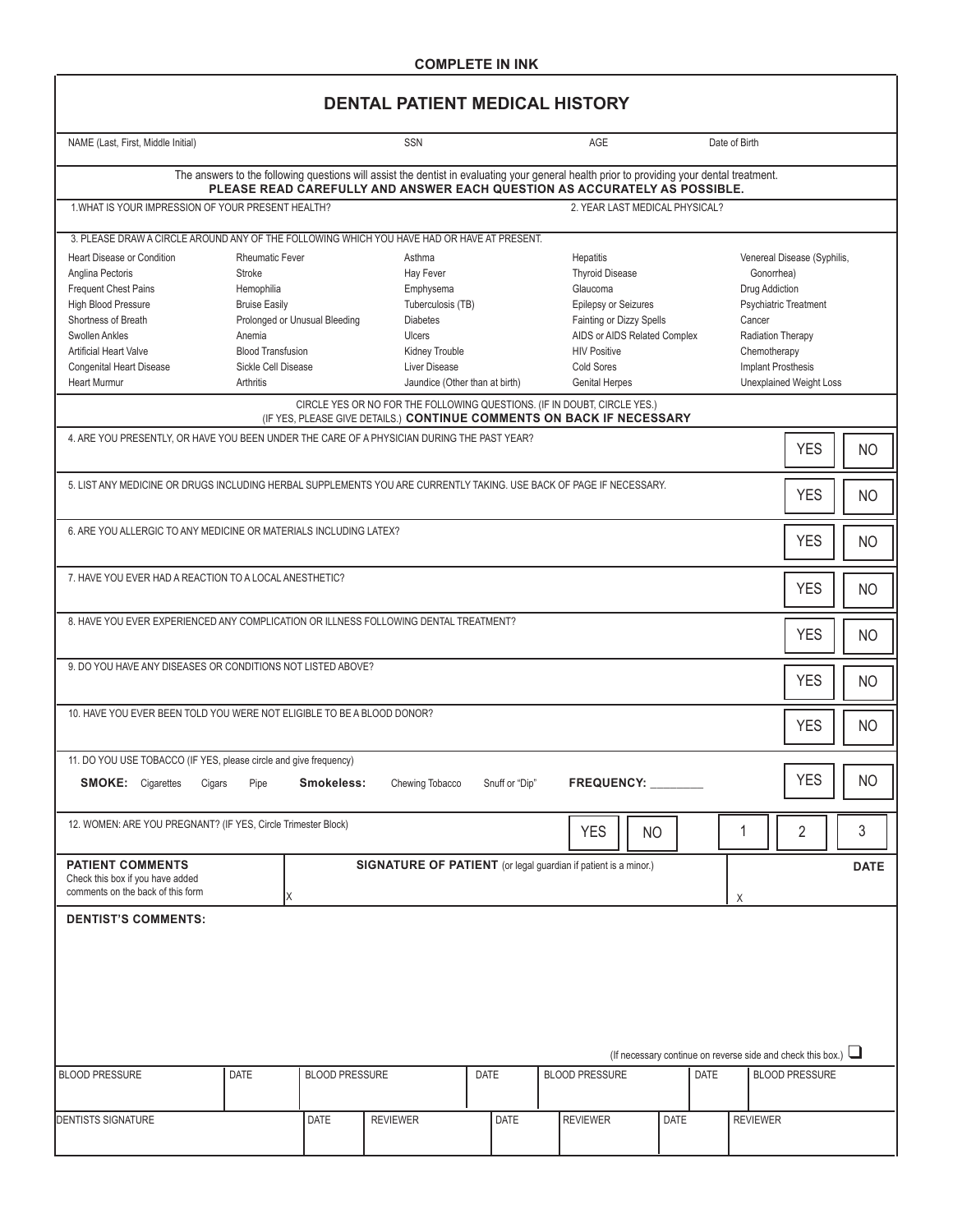# **Medical Information Release Form**

## **(HIPPA Release Form)**

| Name: | Date of Birth: |  |  |  |  |
|-------|----------------|--|--|--|--|
|-------|----------------|--|--|--|--|

# **Release of Information**

( ) I authorize the release of information to include: diagnosis records, examination rendered to me, and claims information. This information may be released to:

( ) Spouse \_\_\_\_\_\_\_\_\_\_\_\_\_\_\_\_\_\_\_\_\_\_\_\_\_

 $( )$  Child(ren)  $\qquad \qquad \qquad \qquad$ 

| () Other |
|----------|
|----------|

( ) Information is not to be released to anyone.

This *Release of Information* will remain in effect until terminated by me in writing.

# **Messages**

Please call ( ) my home ( ) my work ( ) my cell number

If unable to reach me:

( ) you may leave a detailed message

( ) please leave a message asking me to return your call

( ) \_\_\_\_\_\_\_\_\_\_\_\_\_\_\_\_\_\_\_\_\_\_\_\_\_\_\_\_\_\_\_\_\_\_\_\_\_\_\_\_\_\_

The best time to reach me is  $(\text{day})$  \_\_\_\_\_\_\_\_\_\_ between  $(\text{time})$  \_\_\_\_\_\_\_\_.

Signed: \_\_\_\_\_\_\_\_\_\_\_\_\_\_\_\_\_\_\_\_\_\_\_\_ Date: \_\_\_ /\_\_\_ / \_\_\_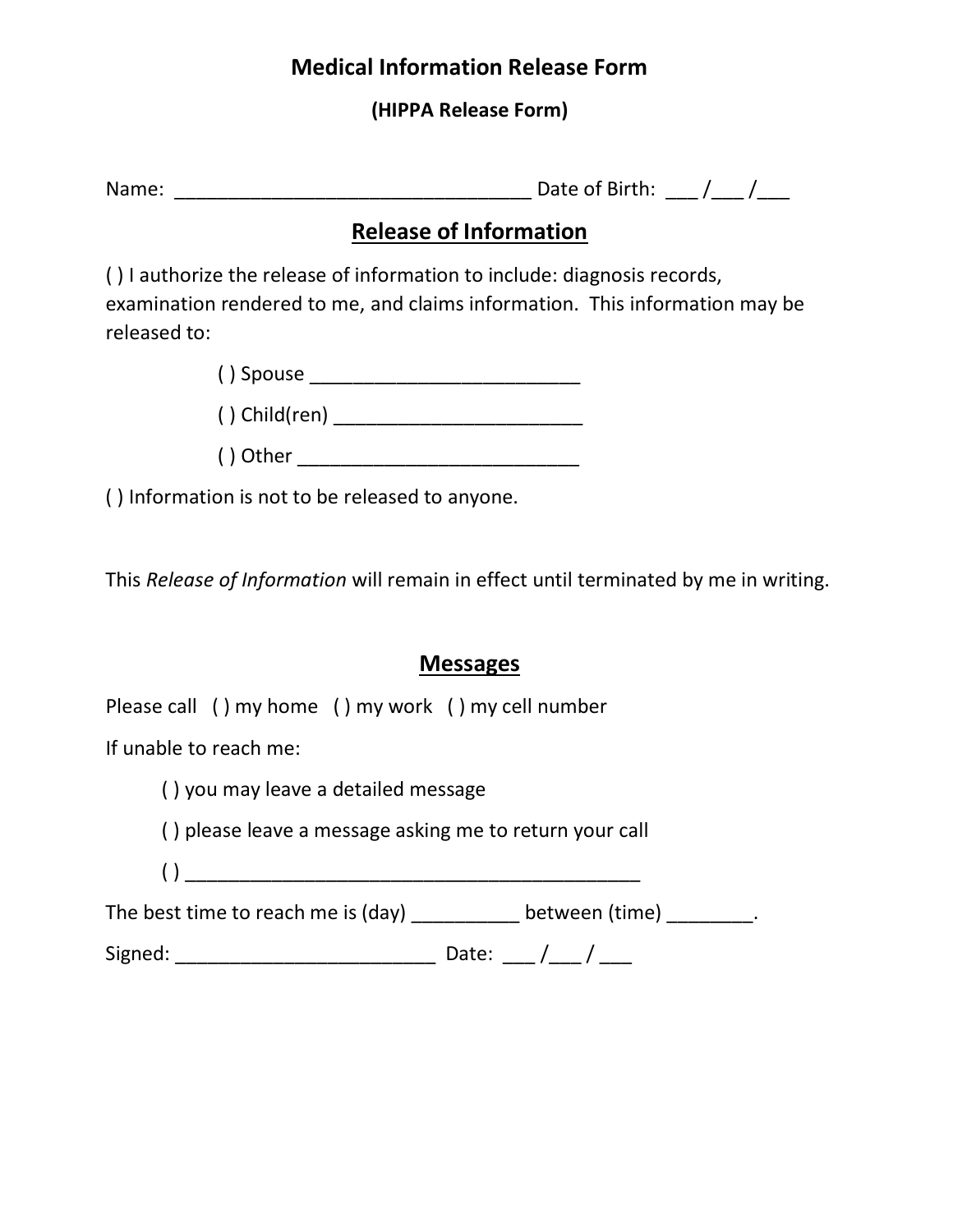## **Webb Dentistry**

#### **Help Us Help You**

Insurance Coverage: No matter how hard we try, we simply cannot keep up with all the insurance plans and subtypes with which our patients present. In fact, your insurance cannot discuss your plan with us unless you are present due to HIPPA regulations.

<u>You are given an insurance membership handbook and/or online site and ID card at the time</u> you become a participating member of your insurance company. This should allow you to determine what your insurance plan will cover.

#### Acknowledgement of Receipt of Notice of Privacy Practices

\*You may refuse to sign this acknowledgement\*

have/had been made available a copy of this  $\mathsf{L}$ 

office's Notice of Privacy Policy.

Signature

Date

For Office Use Only

We attempted to obtain written acknowledgement of receipt of our Notice of Privacy Practices, but acknowledgement could not be obtained because:

() Individual refused to sign

- () Communication barriers prohibited obtaining the acknowledgement
- () An emergency situation prevented us from obtaining acknowledgement

() Other (Please specify)